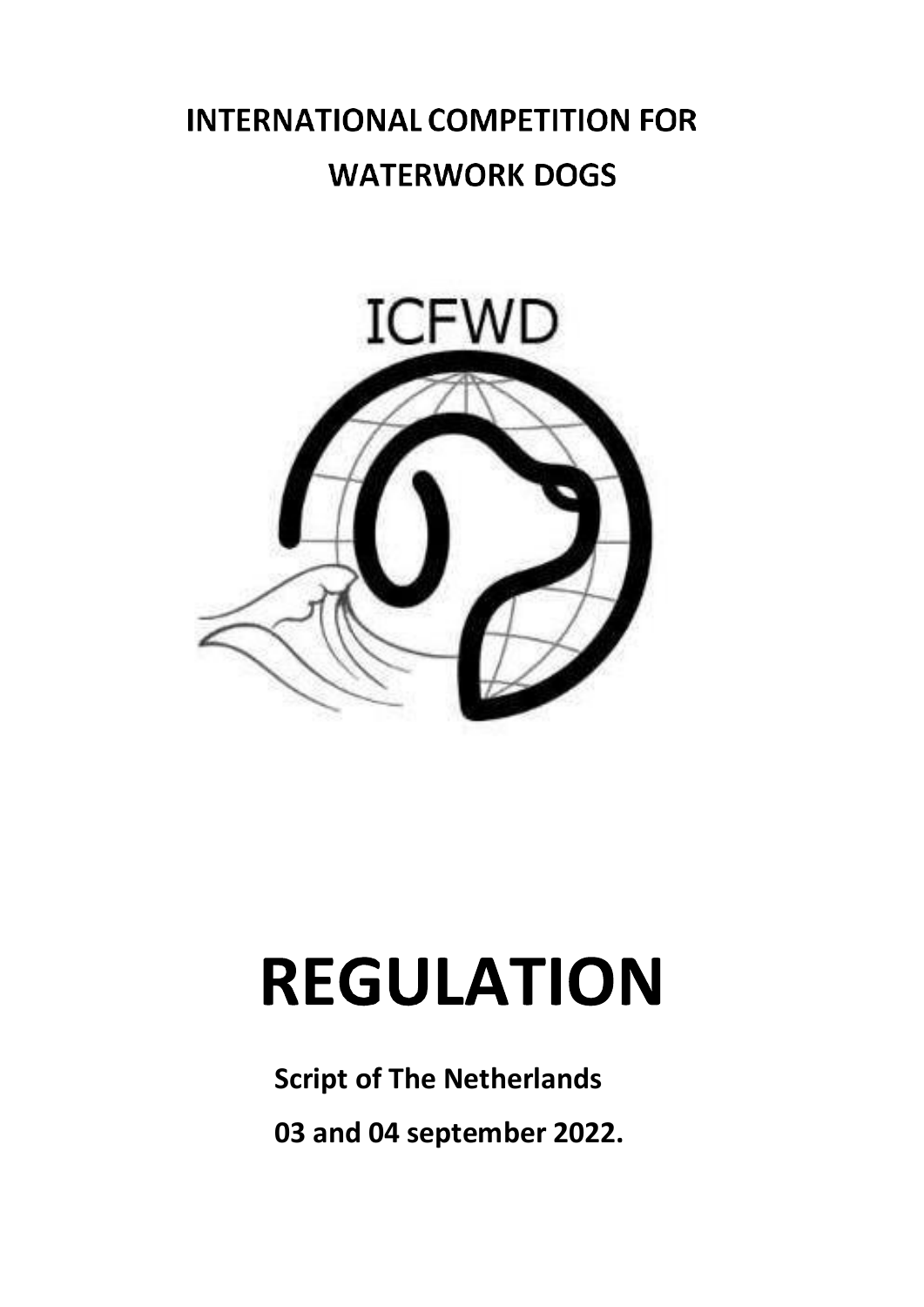## **International Competition For Waterwork Dogs Contents**

- 1. Introduction
- 2. Location
- 3. Hotels
- 4. Accommodations
- 5. Budget overview



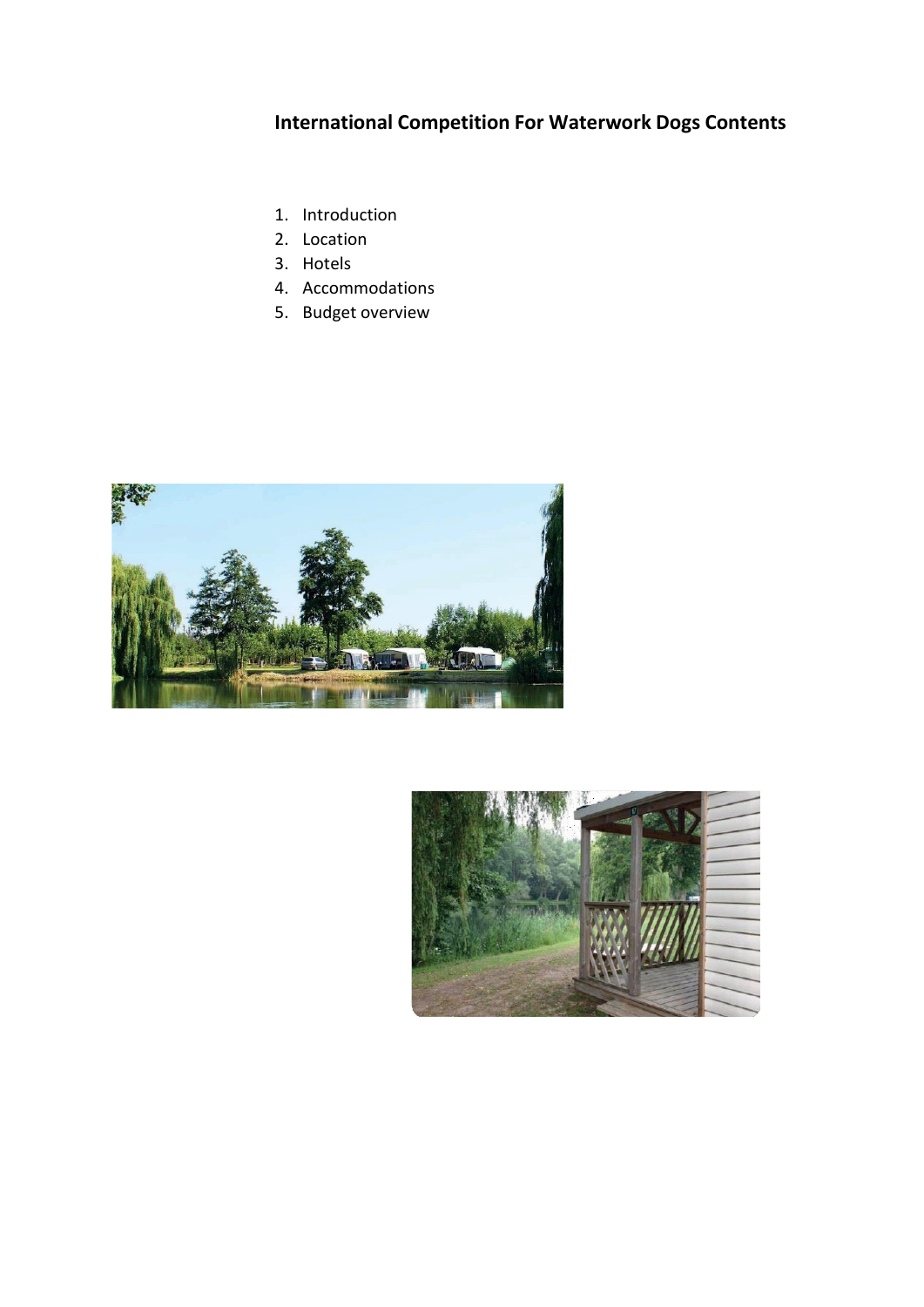#### Introduction

We are The Newf Society, a small association with ambition.

About 10 years ago we started this with a group of fanatic waterworkers.

We were the first to organize a waterworkday in 2013.

Despite being a Newfoundland association, we have allowed other breeds to join, which makes us the biggest waterwork association in The Netherlands at this point.

We have a good relationship with other associations in the Netherlands.

In 2022 we like to organize the International competition. Herewith the script for 3 and 4 september 2022, to be held on location "Camping de Betuwe" in Kesteren, The Netherlands



Camping Betuwe

Hoge Dijkseweg 40, 4041 AW Kesteren

 $+31(0)488481477$ 

[info@campingbetuwe.nl](mailto:info@campingbetuwe.nl)



**[www.campingbetuwe.nl](http://www.campingbetuwe.nl/)**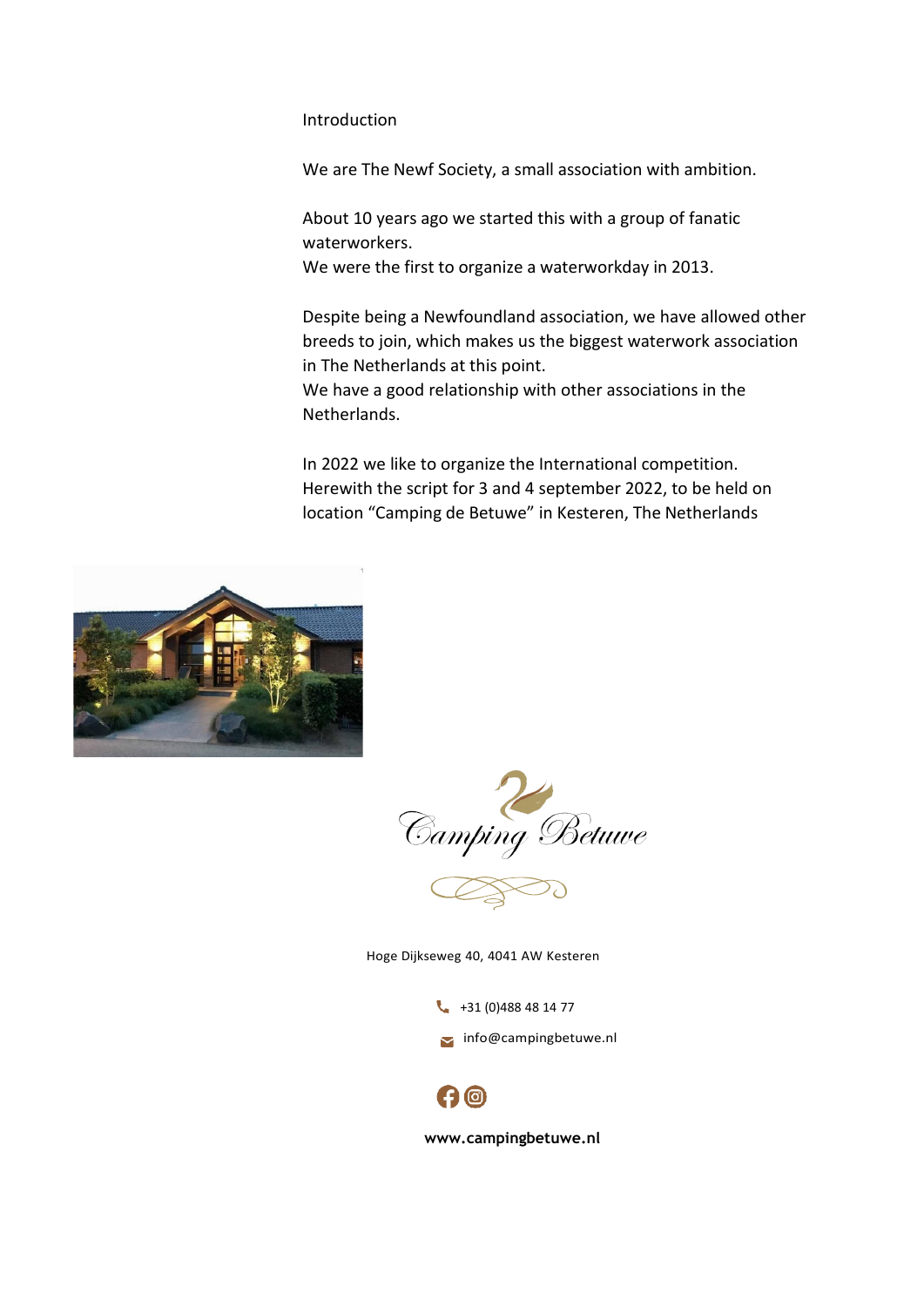### Location:

This location has an open water at the campsite. You will enjoy the fine location for camping with tent, caravan or camper. There also are cabins and safari tents, with a view over the water. Even campers are available where dogs are allowed. There's free Wifi.

There is also a brasserie, bread service in the morning, mini grocery store, bike rental and a possibility to use washing machines. A fantastic place for our water competition. Distance 210 m. length, 50 m. wide, 8 m. depth.



Map of the campsite: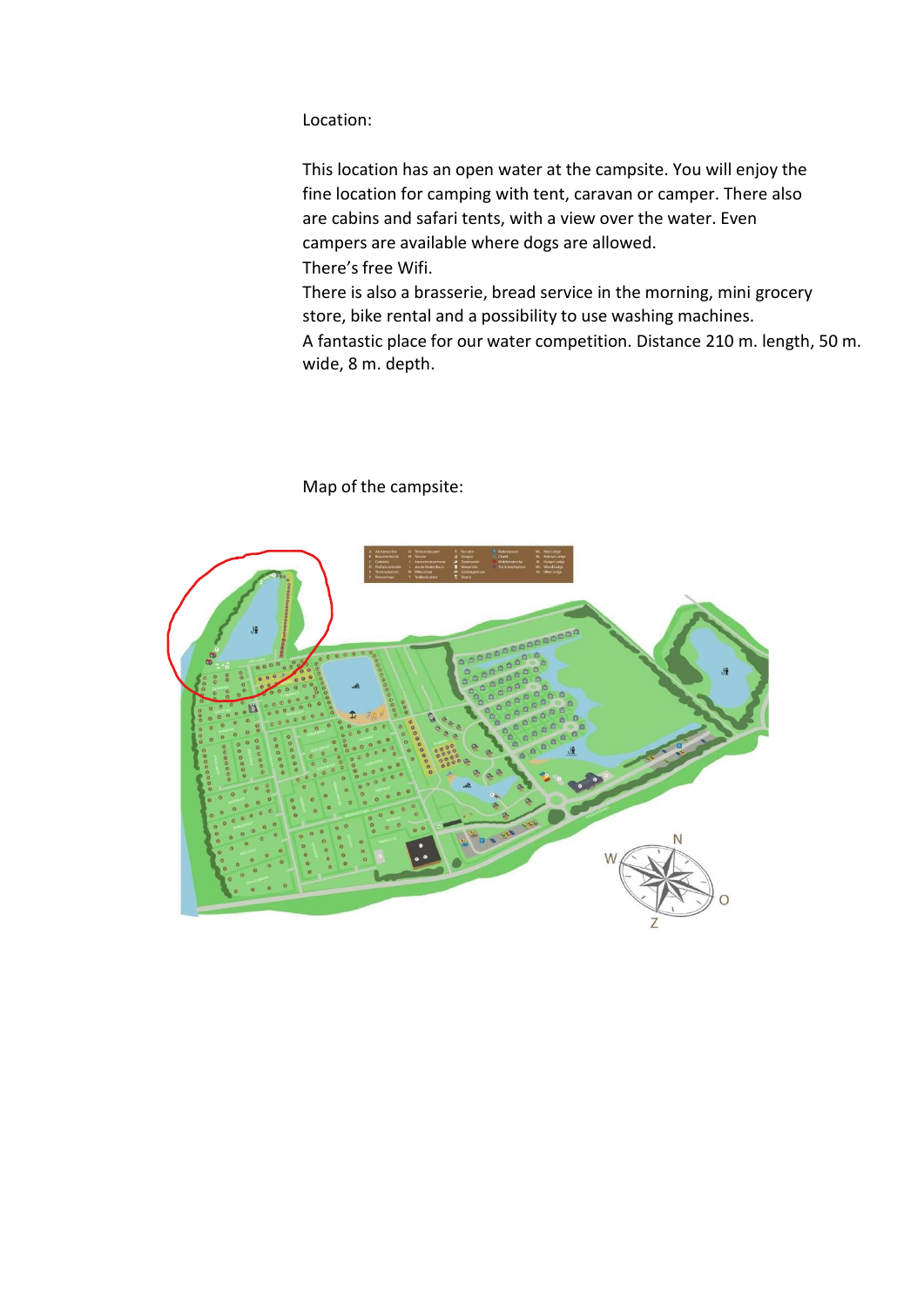

Kesteren is a place close to Nijmegen and Arnhem.

Hotels:

Hotel 't Paviljoen Grebbenweg 103/105 Rhenen 8 min from the location

Hotel Fruitpark Hotel & Spa Bonegraafseweg 59 Ochten 11 min from the location

Hotel de twee Linden Zandstraat 100 Beneden Leeuwen 16 min from the location Dogs note allowed

Bed and Breakfast Hoff van Eldink Muskuszand 5 Ochten 13 min from the location